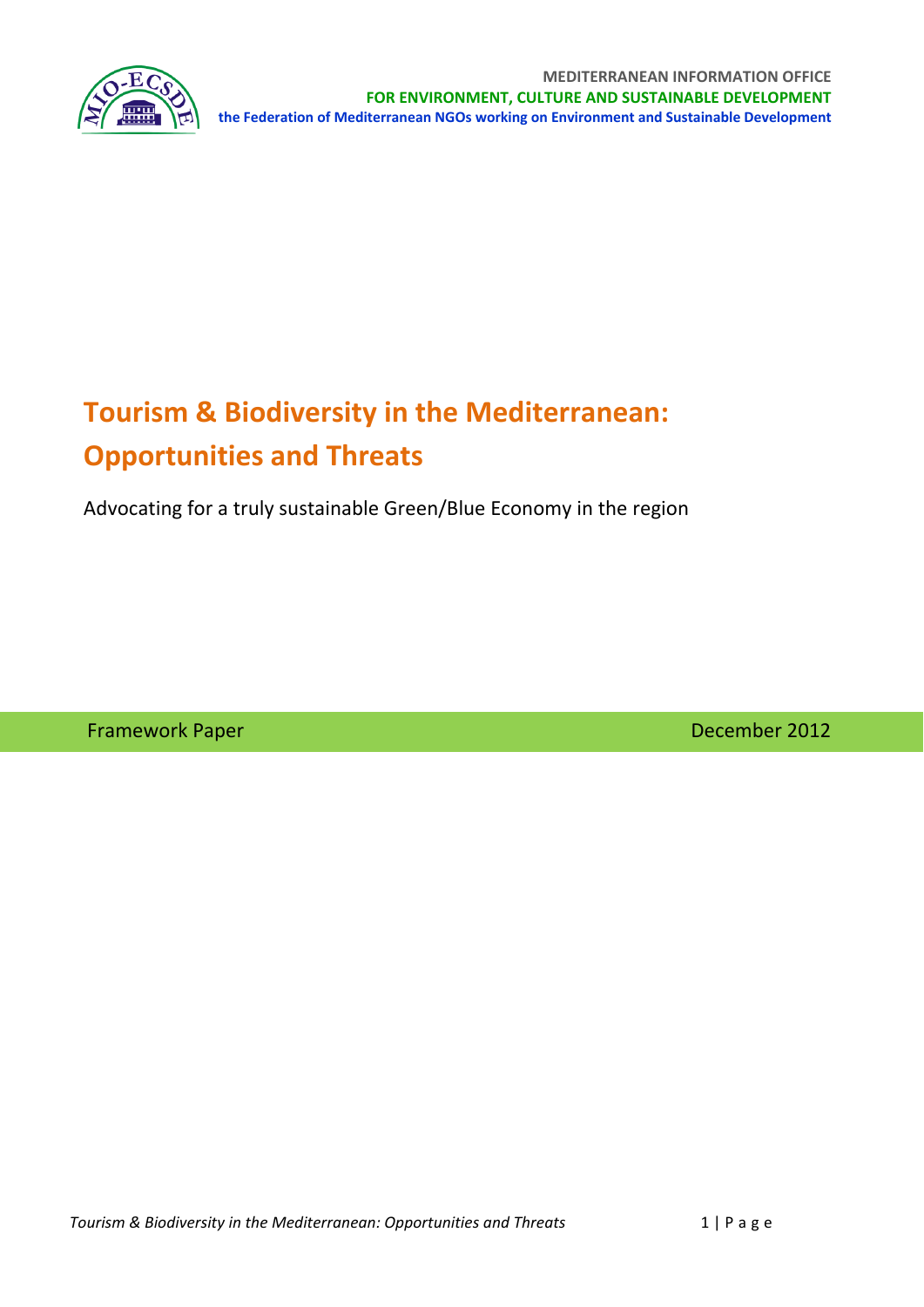**The Mediterranean Information Office for Environment, Culture and Sustainable Development (MIO‐ECSDE)** is a non‐profit Federation of 126 Mediterranean NGOs for Environment and Development. MIO‐ECSDE acts as a technical and political platform for the presentation of views and intervention of NGOs in the Mediterranean scene and plays an active role for the protection of the environment and the promotion of the sustainable development of the Mediterranean region and its countries.

Website: www.mio-ecsde.org



© MIO‐ECSDE 2012 Kyrristou 12, 10556 Athens, Greece Tel: +30210‐3247490, ‐3247267, Fax: +30210 3317127 e-mail: info@mio-ecsde.org

This position has been produced within the framework of the DG Environment programme for operating grants to European environmental NGOs.

The framework paper reflects the consensus of MIO‐ECSDE membership on the issue and does not commit the donors.

Written/prepared by: *Thomais Vlachogianni, Milan Vogrin*

Editor‐in‐Chief: *Michael Scoullos, Chairman of MIO‐ECSDE*

Text editing: *Anastasia Roniotes, MIO‐ECSDE Head Officer*

This paper is available on line at www.mio-ecsde.org

#### **Contents**

| 5. Addressing seasonality in tourism: should the expansion of the tourism season be uncritically favoured? 7 |  |
|--------------------------------------------------------------------------------------------------------------|--|
| 6. Advocating for a truly 'sustainable' economic paradigm in the Mediterranean which challenges the current  |  |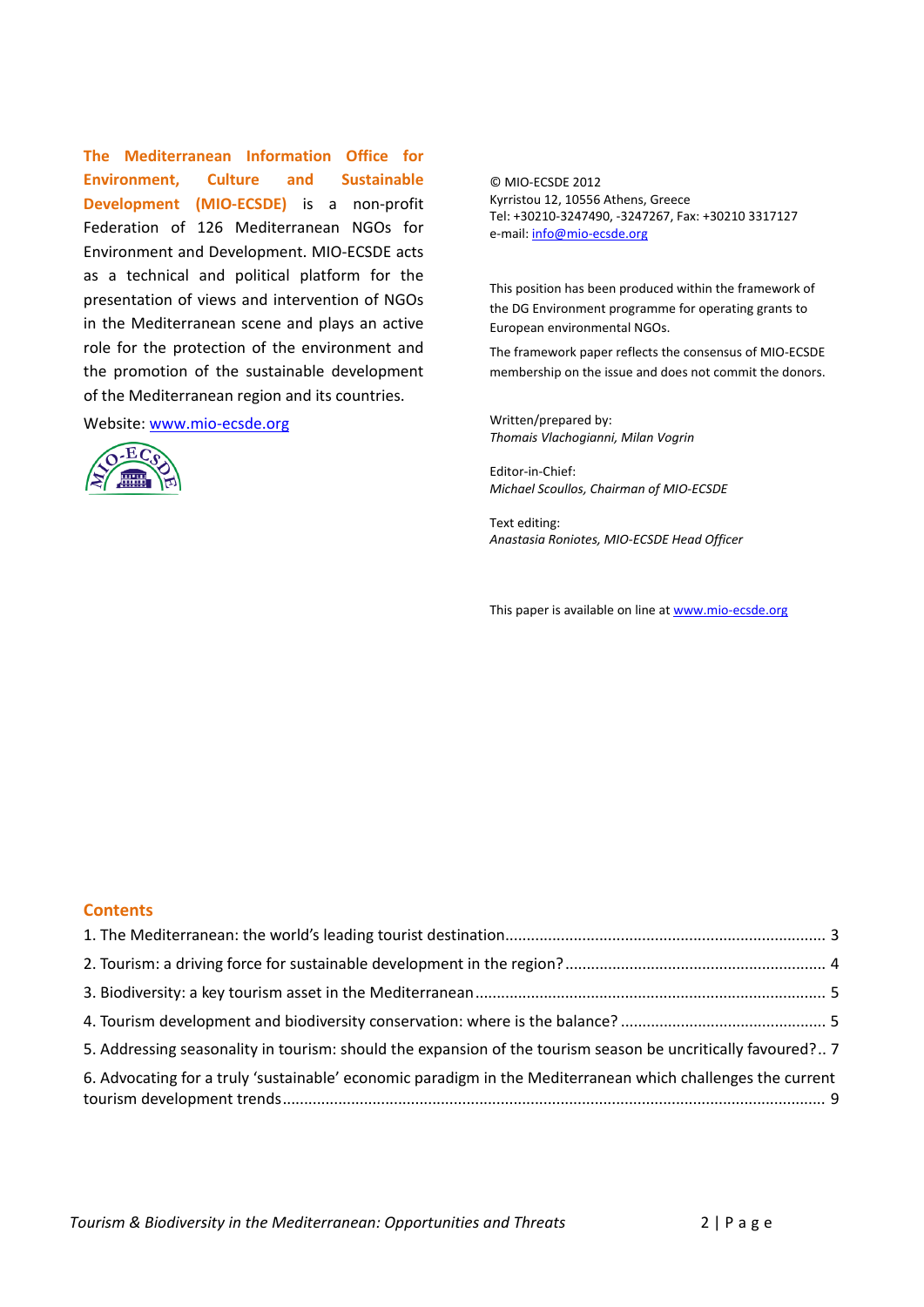## **Introduction**

Tourism is one of the most important economic sectors in the Mediterranean, particularly for places with limited industrial or agricultural development options. Traditional development disadvantages, such as small scale economies or lack of complex infrastructures, etc. may be turned into advantages for quality tourism. Many Mediterranean tourist destinations could be considered as typical examples of such cases. However, when tourism in a given area is not well planned or integrated into a wider development policy it becomes unsustainable.

The Mediterranean region is considered to be one of the world's hotspots where exceptional concentrations of biodiversity occur. This crucial natural asset and component of ecosystems has a strong potential to become a motor of sustainable development through sustainable tourism and ecotourism.

Given that EU policies in a number of areas (e.g. EU Integrated Coastal Zone Management, Maritime Spatial Planning, the review of the Common Agricultural Policy, etc.) have a considerable and ever growing impact on tourism and that a number of actions related to tourism development are promoted in the Mediterranean region, there is a need to place emphasis on the opportunities offered but also the threats posed by sustainable tourism development and ecotourism development in the region.

This Framework Paper addresses the key issues and main challenges regarding tourism and biodiversity in the region and presents MIO‐ECSDE's collective views and concerns to be taken into account by decision makers, local authorities and communities, when promoting sustainable tourism and ecotourism as vehicles to a sustainable economy in order to position tourism development on a more responsible path.

This paper has been drafted on the occasion of the European Commission's Initiative on Blue Growth, which aims to drive forward the Commission's Integrated Maritime Policy (IMP) and launches a process which will place the blue economy firmly on the agenda of Member States, regions, enterprise and civil society. Coastal and maritime tourism has been identified as one of the five Blue Growth priority areas that could deliver sustainable growth and jobs in the blue economy and contribute to Europe's emergence from the economic crisis. According to the Blue Growth Initiative in order to harvest Europe's full potential for growth and jobs from the tourism sector the challenge of the expansion of the tourism season needs to be tackled. However, this approach raises considerable concerns among the NGO community. These concerns are further exacerbated by the growing number of EU funded programmes (e.g. through Structural Funds, European Neighbourhood and Partnership Instrument, etc.) that promote socio‐economic development and enhancement of territories in the Mediterranean region through the uncritically favored adoption of coordinated actions aimed at achieving a better seasonal spread of tourism arrivals in the region. The paper also takes into consideration the Mediterranean Strategy for Sustainable Development (MSSD) and the Ecosystem Approach (ECAP).

# **1. The Mediterranean: the world's leading tourist destination**

Tourism represents one of the driving forces for global economic development. It is directly responsible for 5% of the global Gross Domestic Product (GDP), 30% of the world's services exports and one in every twelve jobs (UNWTO, 2012).

In 2011, Europe, despite the persistent economic uncertainty, exceeded expectations with 6% growth in international tourist arrivals which accounts for over half of all international tourist arrivals worldwide. These results were boosted by the growth of international tourist arrivals recorded in the Mediterranean region, which continued to be one of the world's leading tourist destination areas holding the largest share in Europe (~40%) and the world (~20%).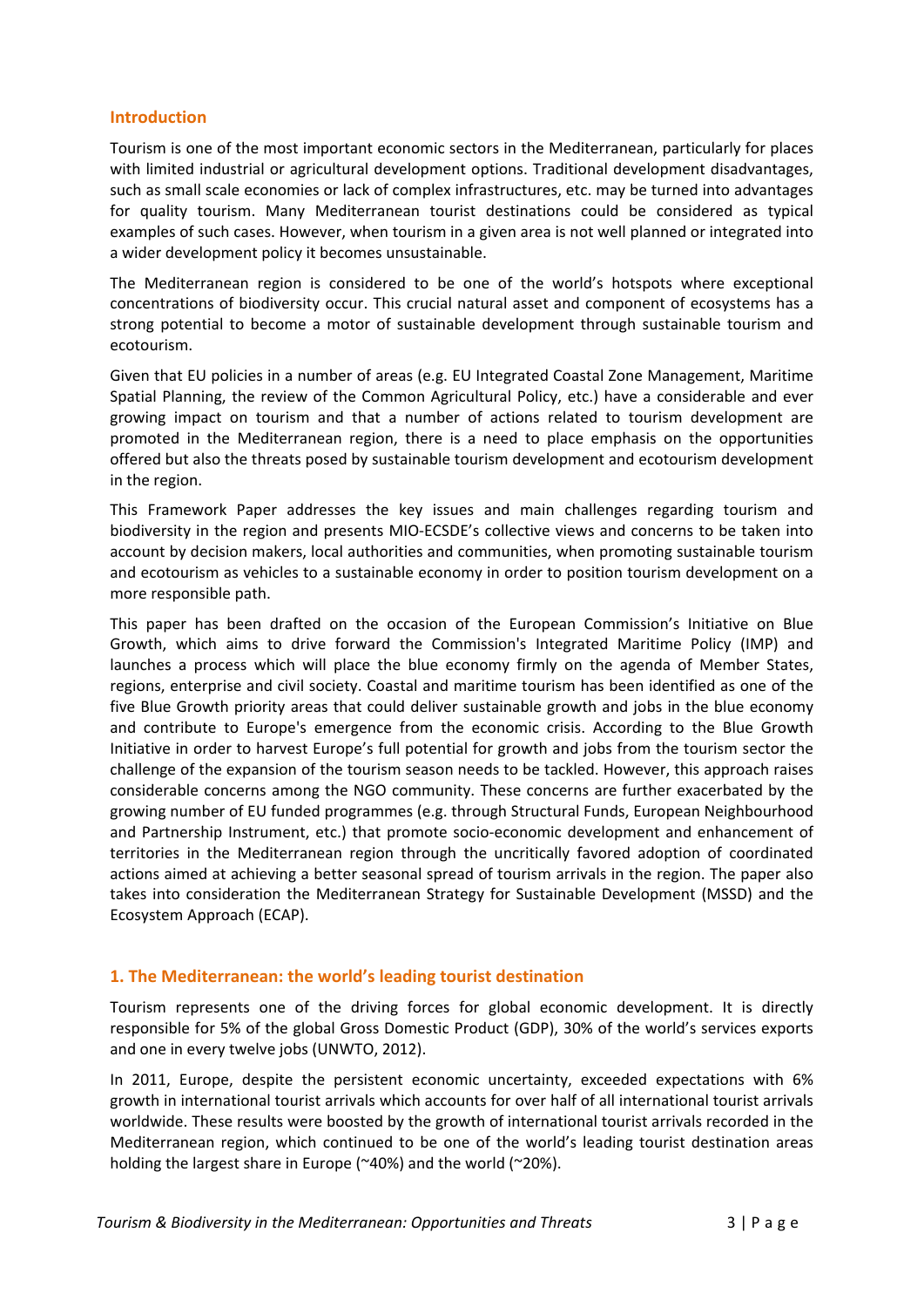The robust growth of international tourist arrivals in the Mediterranean was mostly driven by the major destinations: Greece, Turkey, Portugal, Croatia, Spain and Italy. In terms of earnings, Europe holds the largest share of international tourism receipts (45%), reaching about US\$ 460 billion in 2011, while tourists who visited the Mediterranean region the same period spent around US\$ 180 billion. It is noteworthy to mention that tourism in the Middle East suffered a major setback as a result of the social and political developments and changes that took place in the region in 2011 (e.g. Syria, Egypt, Lebanon, Jordan, etc.). Similar results were recorded in Tunisia which was

#### **Key tourism trends worldwide**

Demand for international tourism maintained momentum in 2011.

- International tourist arrivals grew by 4.6% to reach 983 million worldwide, up from 940 million in 2010.
- Europe, which accounts for over half of all international tourist arrivals worldwide, was the fastest-growing region, both in relative terms (+6%) tied with Asia and the Pacific) and absolute terms (29 million more visitors).
- The Middle East (‐8%) and North Africa (‐9%) were the only (sub)regions to record a decline in arrivals, due to the Arab Spring and political transitions in the region.
- International tourism receipts for 2011 are estimated at US\$ 1.030 billion worldwide, up from US\$ 928 billion in 2010 (+3.9% in real terms), setting new records in most destinations despite economic challenges in many source markets.

*Source: World Tourism Organization (UNWTO), Tourism Highlights, 2012.*

negatively affected by the political developments and suffered a 31% drop in arrivals.

## **2. Tourism: a driving force for sustainable development in the region?**

Over the past years the recognition of tourism as a vehicle for global growth and development has gained momentum. According to quantitative projections of international tourism demand over a 20‐ year period, with 2010 as the base year and ending in 2030 (UNWTO Tourism Towards 2030), the number of international tourist arrivals worldwide is expected to increase by an average 3.3% a year. At the projected pace of growth, international tourist arrivals worldwide will exceed 1 billion in 2012 and reach 1.8 billion by the year 2030. In the Mediterranean region the number of visitors is expected to grow from around 200 billion to more than 300 billion visitors by 2030.

It is obvious that tourism is a critical sector for the Mediterranean, offering a promising path for economic growth and job creation. However, this growth can trigger radical changes in the region and lead to a series of undesirable side effects some of which may result in the destruction of the very capital upon which it relies. Mediterranean tourism is based not only on the ample opportunities offered in the region for leisure and entertainment but also on the unique natural and cultural heritage of the region. Mediterranean countries have an international and regional responsibility to ensure that those assets are preserved for future generations to enjoy.

Most countries of the Mediterranean region suffer the impact of unsustainable/inappropriate practices and intensified/large‐scale activities in the tourism sector, which are the main forces behind the ecological loss and destruction in the region, particularly in coastal and marine areas that still maintain high natural value and are important to safeguard biodiversity. With the widespread trend toward mass tourism models, the projected growth of tourism development in the region will continue to damage landscapes, put pressure on endangered species, further strain available water resources, increase waste production and industrial emissions and lead to environmental degradation, jeopardizing the sustainability of tourism related activities. In addition, socio‐economic changes in the makeup of jobs and the market (tourism monoculture in certain areas) may lead to cultural disruption, out‐ruling tangible socioeconomic progress, while making development based exclusively on tourism vulnerable to political uncertainties and conflicts.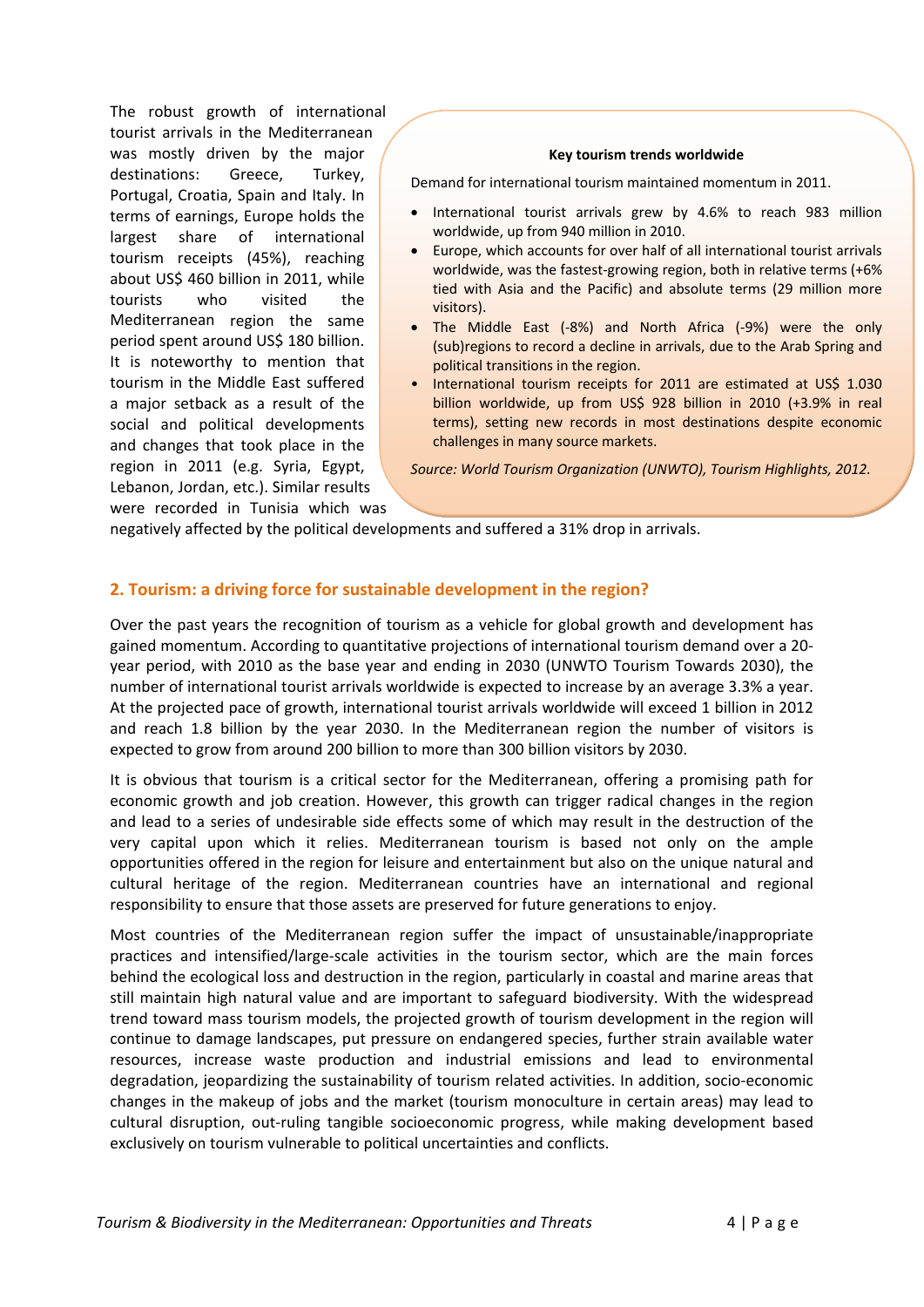# **3. Biodiversity: a key tourism asset in the Mediterranean**

Tourism and biodiversity are intrinsically linked. The diversity of species form a complex mosaic of habitats and landscapes that lie at the heart of many tourist attractions in the Mediterranean, which is considered to be one of the world's hotspots with exceptional concentrations of biodiversity. The diversity of the region's flora is outstanding with 15000 to 25000 species, 60% of which are unique to the region and about one‐third of the Mediterranean fauna is endemic (IUCN, 2008).

Biodiversity is vital for tourism in the Mediterranean and plays different roles in different types of tourism. All forms of tourism rely directly on ecosystem services and biodiversity, from mass tourism based on the sea/sun/sand triptych to traditional "holistic" ecotourism (holistic interaction with nature), specialized "fragmented" ecotourism (nature lovers with a specific research/scientific interest), adventure tourism, sport tourism, rural tourism and thermalism, cruise and maritime tourism.

Biodiversity is thus a key tourism asset in the Mediterranean and fundamental to delivering sustainable growth and jobs in the context of Blue and Green Growth. However, utilizing the unique natural capital of the region as a motor of local socio-economic development through sustainable tourism and eco‐tourism is a very challenging task that requires coordinated action within the tourism sector and between tourism and other sectors – involving all stakeholders including government officials, local authorities, tourism professionals and NGOs, based on clear frameworks for action, such as sustainable tourism plans and biodiversity strategies at local, national and regional level.

## **4. Tourism development and biodiversity conservation: where is the balance?**

Dealing with the tourism – biodiversity nexus is key to meeting the major challenges facing the tourism sector in the Mediterranean. By directly or indirectly capitalizing on biodiversity assets of the region and promoting a blue/green growth agenda, the full potential for economic growth and jobs creation from the tourism sector could be harvested and tourism could offer a powerful incentive for preserving and enhancing the natural heritage, since the revenue it generates can be channeled back into biodiversity conservation initiatives.

However, when tourism development is unplanned or not properly managed, it can have irreversible effects on ecosystems by placing significant pressure on them through the uncontrolled expansion of infrastructures, polluting activities (transportation, construction, waste generation and wastewater discharges, etc.), high visitor density (trampling of plants, disturbance to animals, etc.), on‐site consumption of natural resources (water, etc.) and unsustainable use/removal of wild living resources (hunting, fishing, plant collection/harvesting, etc.). According to the recent Mediterranean Ecological Footprint Trends report (Global Footprint Network, 2012) the region now uses approximately two and a half times more natural resources and ecological services than what its ecosystems can provide. In addition, of particular significance for Mediterranean biodiversity are climate change impacts and the invasion of alien species facilitated by tourism related activities.

Unsustainable tourism development will eventually lead to fragmentation and destruction of natural habitats and to biodiversity loss. In other words, tourism will consume the natural capital on which it is based if not properly designed and operated. This happens whenever tourist activities exceed the carrying capacity of the system<sup>1</sup>. To adequately address the sustainability planning of a region where

<sup>1</sup> *Carrying capacity* is defined as the maximum number of people that may visit a tourist destination at the same time, without causing destruction of the physical, economic, socio‐cultural environment and an unacceptable decrease in the quality of visitors' satisfaction (WTO, 1994).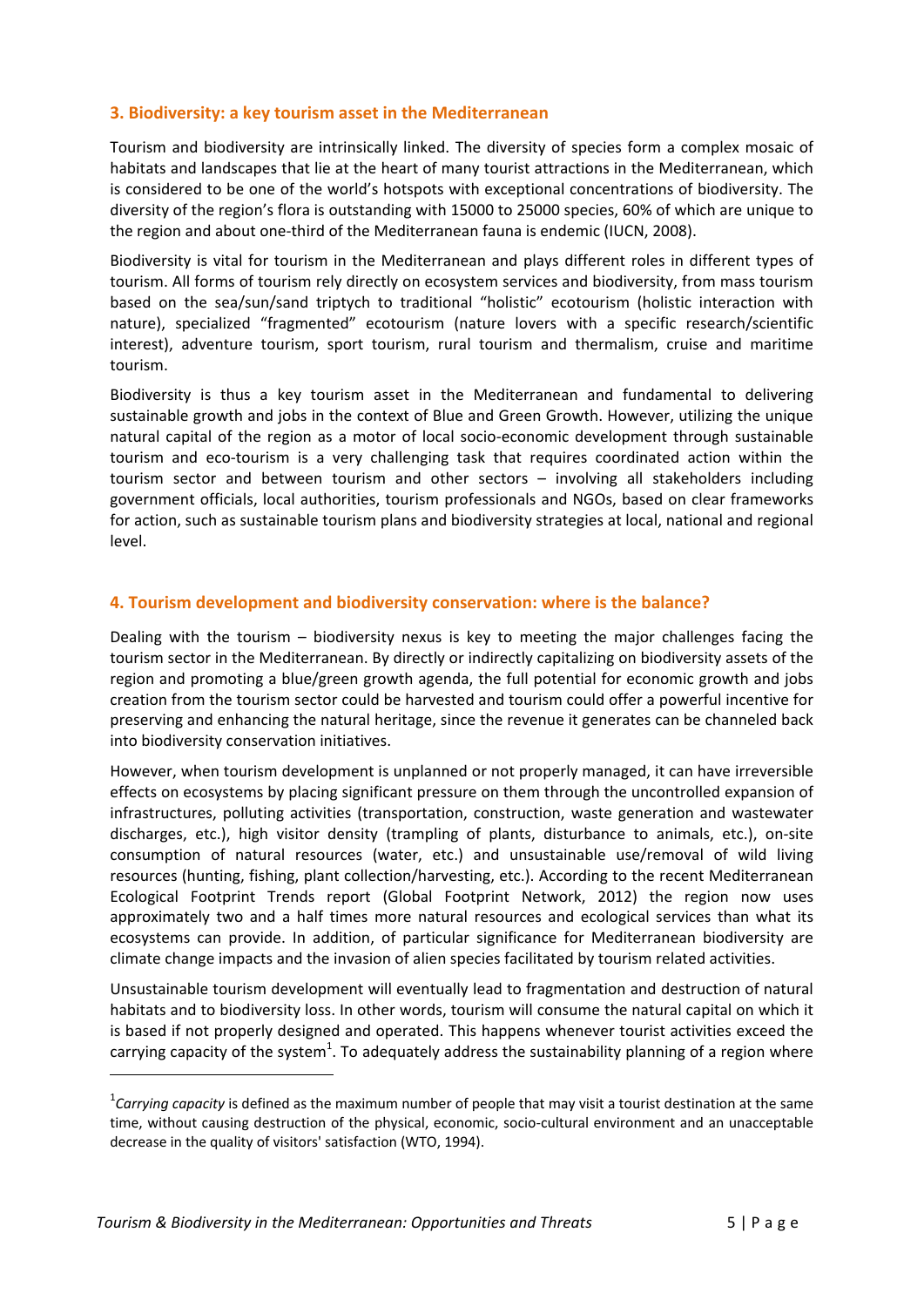tourism constitutes a major activity, it is of utmost importance that the carrying capacity is properly assessed. This is definitely a very challenging task that requires ecological, socio‐economic and cultural considerations to be taken into account and quantified through a deliberative/participatory process involving all stakeholders.

#### **Tourism induced disturbance to wildlife**

The number of people involved in recreational activities focused on viewing wildlife is increasing fast. For a long time it was assumed that such activities are harmless to wildlife and could actually support conservation efforts by generating revenue. However, it has become clear that the level of harassment of 'watchable' wildlife, particularly in natural reserves, where the numbers of visitors are larger, has been underestimated.

**Wetlands:** The use of water bodies for recreational activities such as walking, biking, angling, bird watching, etc. is widespread. Wetland habitats are important for many waterbirds not only for breeding but for wintering and migrating during winter months. Human disturbance can prevent birds from reaching their breeding sites, accessing food supplies and roosting areas temporarily or for longer periods. These factors affect waterbirds in various ways and may lead to increased nest predation risk, lower density and breeding success, changes in their distribution and habitat use, changes in activity and energy budget.

**Beaches:** In the Mediterranean a lot of pressure, particularly during the summer, is exerted on coastal areas and beaches. Sand beaches are nesting places for sea turtles, like the Loggerhead *Caretta caretta*, a threatened species in the region. Many of their nesting sites have been destroyed and disturbed by large numbers of tourists on the beaches.

**Sea:** The growing number of recreational activities at sea e.g. jet skiing, scuba diving, fishing, etc. present a significant threat to many marine habitats in the region. These activities can be the cause of either due to trampling or direct harvesting.

#### **Recreational trampling effects on flora & microfauna**

Many ecotourism destinations face high visitation rates and one of the most common impacts of ecotourism activities on natural sites is the effect of trampling by large numbers of visitors on vegetation and even on terrestrial microfauna.

Trampling is particularly problematic in habitats where soil is scarce and fragile, like alpine, coastal dune ridges and relatively thin and fragile horizons are easily disturbed. Apart from the direct damage of trampling on vegetation, other indirect impacts include soil compaction and loss of organic material.

Boardwalks can reduce the impact of trampling. However, even they may not be able to eliminate the problem, since some visitors will still walk on unprotected vegetation. Measures should be taken to reduce off trail activities. Signs that indicate the reasons for the boardwalk and in some cases physical barriers could help a lot. In certain instances it may be necessary to control the numbers of visitors at a site and keep them at a minimum.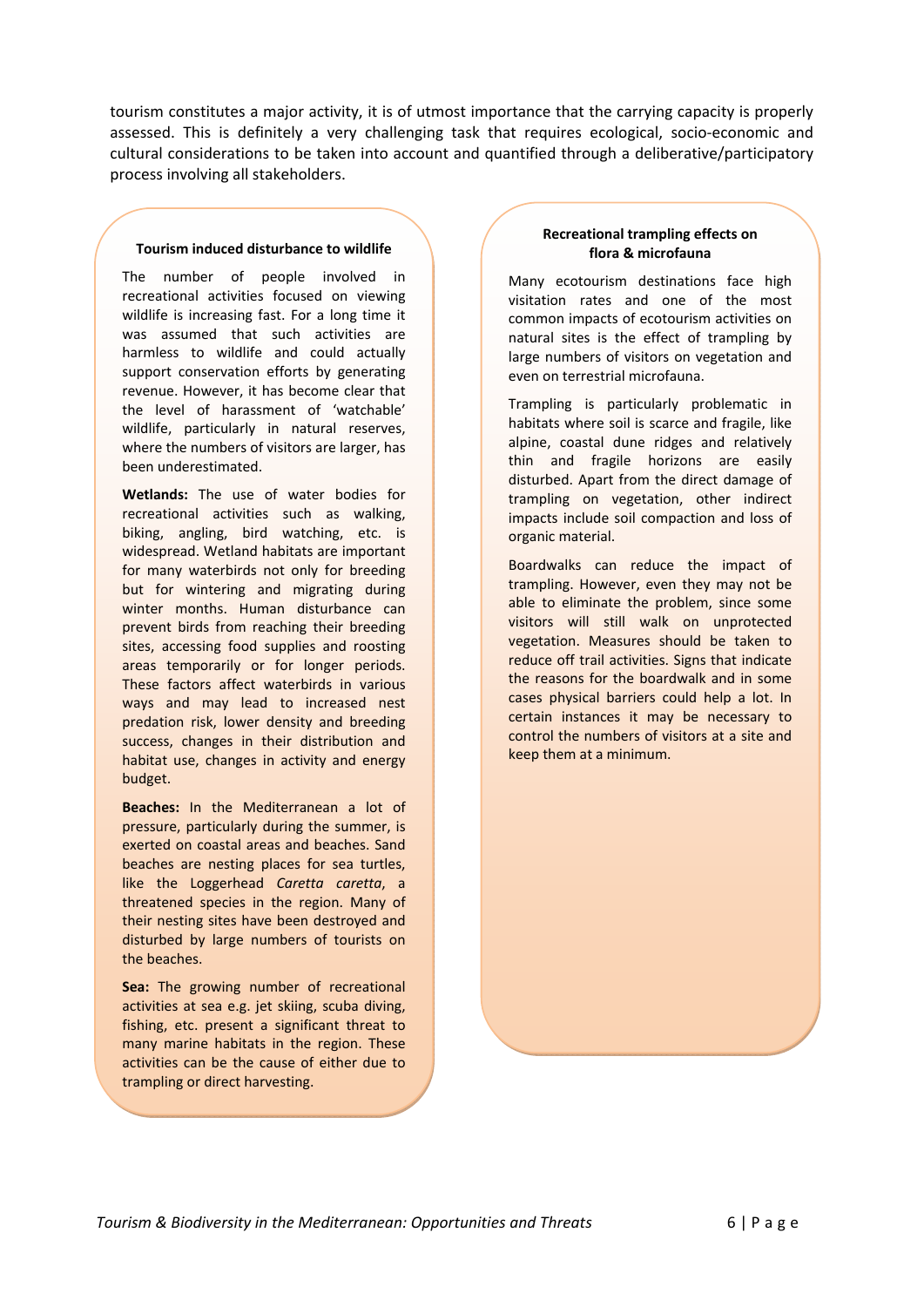# **5. Addressing seasonality in tourism: should the expansion of the tourism season be uncritically favoured?**

Seasonality in tourism has traditionally been regarded as a major drawback which needs to be overcome. Efforts have been made to tackle its effects through pricing strategies, diversification of attractions, market diversification, etc. Nowadays, the expansion of the tourism season on the one hand, and a full blown development of coastal and maritime tourism have been identified as the two main options that could be addressed within the framework of the Blue Growth Initiative in order to harvest Europe's full potential for growth and jobs from the tourism sector. In this context, a growing number of EU funded programmes (e.g. through Structural Funds, European Neighbourhood and Partnership Instrument, etc.) promote socio‐economic development and enhancement of territories in the Mediterranean region through the adoption of coordinated actions aimed at achieving a better seasonal spread of tourist arrivals in the region.

It is obvious that seasonality in tourism is perceived almost exclusively as something negative, as a real threat to the viability of the tourism sector. This perception however overlooks the potential positive impacts of seasonality on environmental, socio‐economic and cultural characteristics of tourist destinations. Both sides of this coin should be examined under the prim of the destination's carrying capacity.

The expansion of the high tourist season should not be favored uncritically. The low tourist season is an interval during which both natural and socio‐cultural systems and mechanisms recover in a rather smooth, natural way. Local and regional production, administrative and institutional mechanisms are given the opportunity to recharge their batteries and restore, reorganize and renovate.

From an environmental perspective, basic functions of nature need quiet intervals. Mechanisms important for crucial biological processes (including reproduction) are much more vulnerable during periods which now coincide with the low tourism season. An illustrative example based on the

findings of a study on flora in archaeological sites in the Mediterranean show that these areas are frequently particularly rich in threatened and rare species. If vegetation is removed only few weeks earlier than usual, in order, for example, to receive early tourists, the plants will not have the time to produce seeds and therefore biodiversity will be seriously threatened.

In this respect, the proposed, expansion of the high season, which is so easily recycled in discussions and recommendations without proper understanding of its full consequences that may cause major environmental, social and economic unbalance, should not be considered as a panacea. The necessary



#### **Elements affecting the Carrying Capacity**

*Source: Michael Scoullos, et al. Planning Sustainable Regional Development. Principles, Tools and Practices. The case study of Rhodes island. MIO‐ECSDE – SUDECIR Project, 1999.*

"regeneration", "restoration" or "renewal" periods of a tourist destination should be taken into account, as well as its carrying capacity when developing sustainable tourism plans and strategies.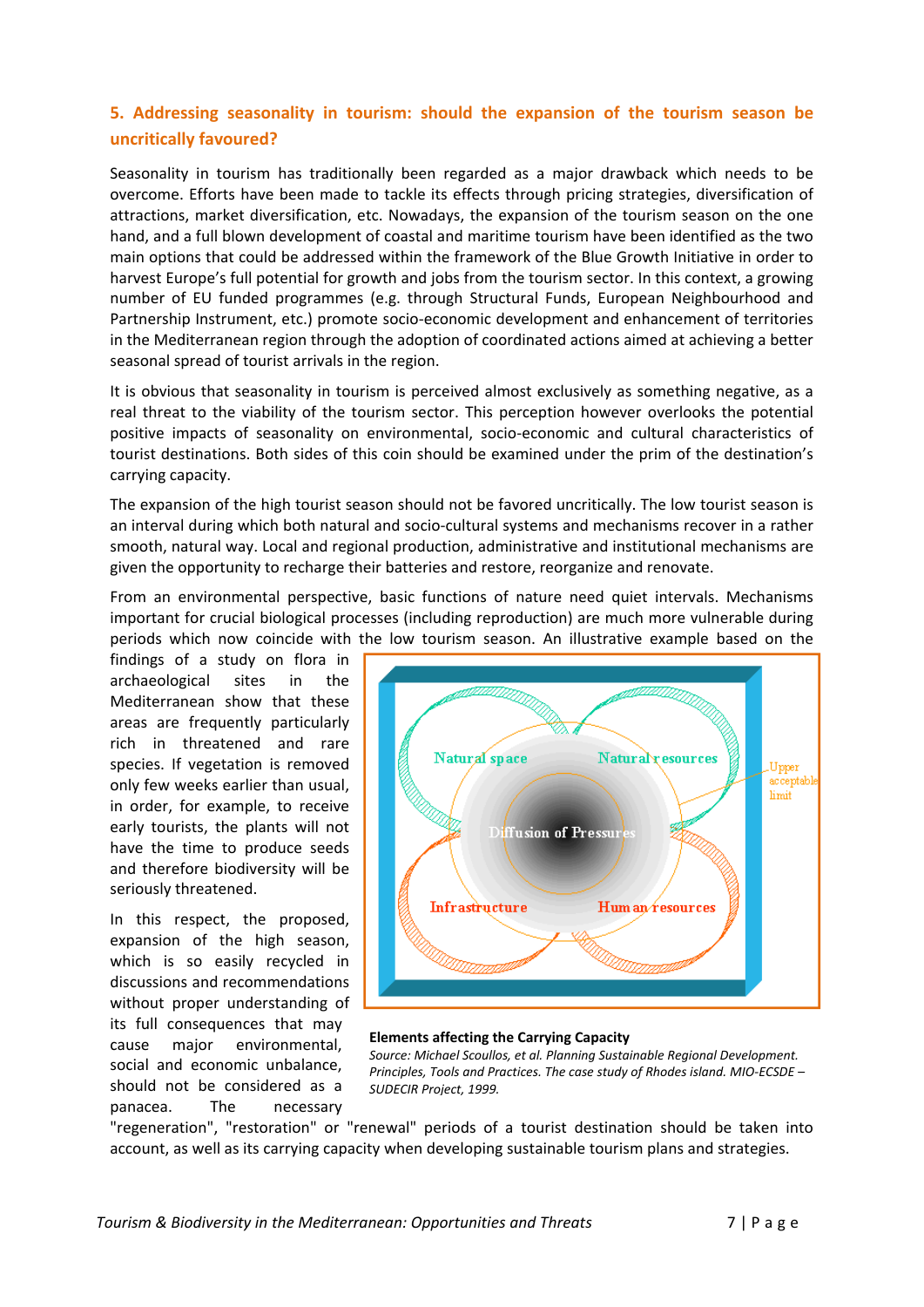# **Can an area physically, environmentally, socially, and structurally handle tourists in the off‐season?**

#### **The case study of Rhodes**

In the framework of an EU funded project on Sustainable Development of European Cities and Regions (SUDECIR), MIO‐ECSDE carried out a study on a typical Mediterranean coastal region, the island of Rhodes, the development of which is dominated by and dependent on tourism. One of the aims of this activity was to determine the carrying capacity of the region. Some very interesting findings of the study are summarized below:

- − Keeping the levels of some pollutants very low for some months of the year was very critical for the survival of certain ecosystems.
- − The limiting factor of water resources and its associated pressures such as the salinization of ground water was examined. Analyses confirmed the intrusion of saline water during the summer months. What was an interesting surprise, however, was the reversibility of the phenomenon after the autumn‐winter rains. This was possible only because of the "recovery" period.
- − Although the expansion of the tourism season would inevitably increase the number of tourists visiting the island, it would not proportionally increase the income, since the needed investment is considerable and the pressure on natural resources would continue or even exceed supply or quality thresholds.
- − During the high tourism season it was very difficult for the various elected bodies such as the City Council or the Regional Prefectural Council, etc. to properly function, simply because most people were far too busy to devote time for the efficient management of the commons. Expansion of the tourism season would extend this problem.
- − Many of the people employed in the tourism sector during the high season were able, during the low season, to take care of their agricultural land and return to other traditional occupations which also support the local and regional economy. In this way a tourism 'monoculture' is avoided and a less vulnerable economy supported. They also devoted time to their family life, loved ones and their local culture. They were able to speak and hear their own language, which was not the case during the high season, when each inhabitant corresponds to several foreigners.

*Source: Michael Scoullos, et al. Planning Sustainable Regional Development. Principles, Tools and Practices. The case study of Rhodes island. MIO‐ECSDE – SUDECIR Project, 1999.*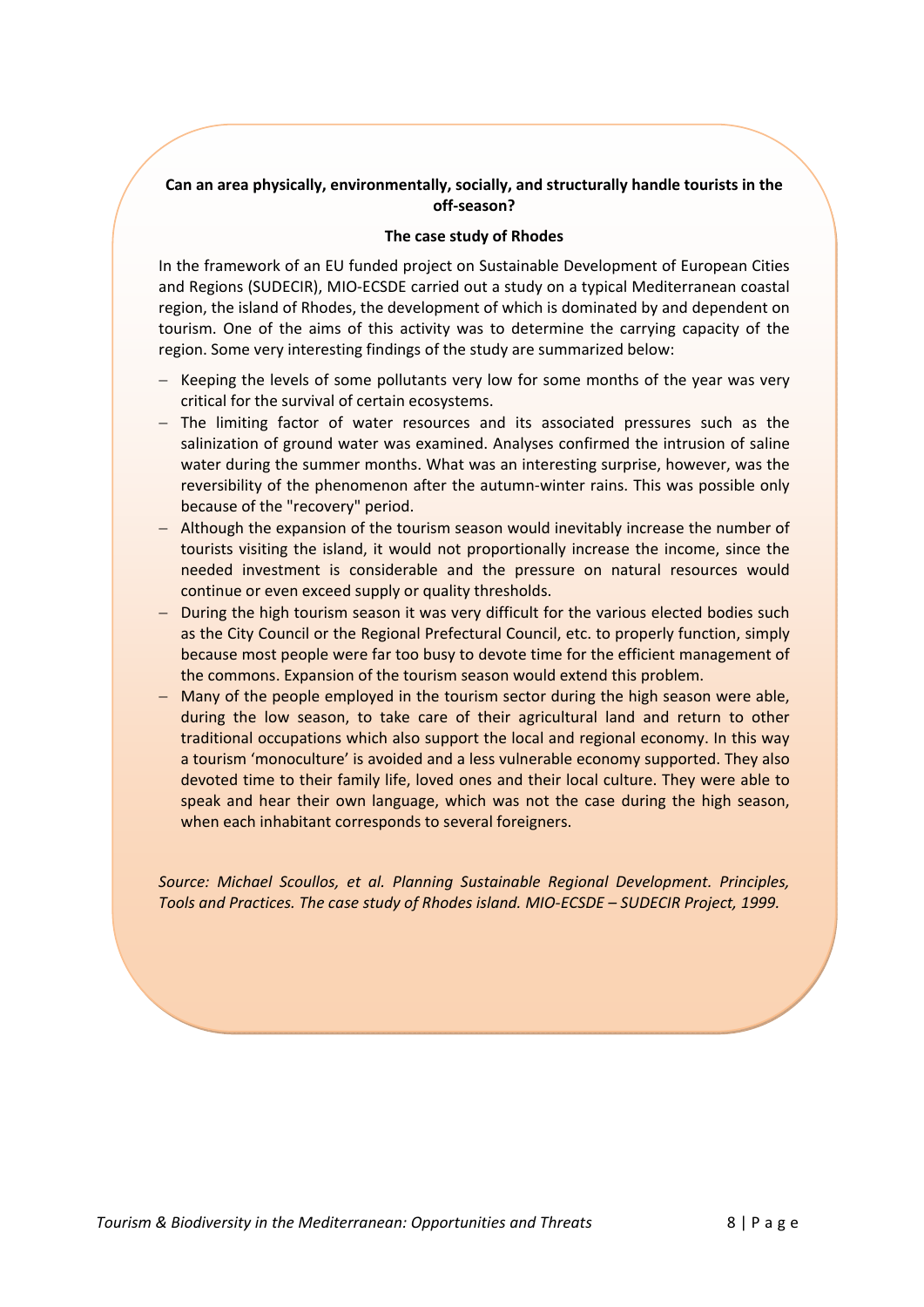# **6. Advocating for a truly 'sustainable' economic paradigm in the Mediterranean which challenges the current tourism development trends**

There is no doubt that tourism and biodiversity are closely interrelated and it is difficult to disconnect the link. These contradictory interactions between tourism and biodiversity, including both potential for economic opportunities and risks of adverse ecological effects, underline the need for sustainable tourism practices, from environmentally friendly infrastructure design to recreational activities that respect nature.

A critical step towards addressing the challenges of tourism development in the Mediterranean is to embed the concept of *carrying capacity* in all sustainable tourism plans and strategies at regional, national and local level so as to safeguard the region's natural (and cultural) heritage while making it accessible for all to enjoy. It is of imperative need to identify and assess the challenges posed by tourism development on biodiversity and take into account the underlying realities and limiting factors when promoting a spread of seasonal and geographical tourist arrivals in the region.

The prerequisites for informed decisions ensuring a sustainable management of seas and coasts (including sustainable use of resources, adaptation to climate change, contingency plans, etc.) should be put in place and one of these is the establishment of genuine participatory approaches in the decision making processes that lead to sustainable tourism plans. Only when the maximum consensus of all involved actors is achieved will implementation of the plans and strategies be successful.

Some other key elements for a truly 'sustainable' economic paradigm in the region that challenges the current tourism development trends and utilizes the region's full potential for growth and jobs from the tourism sector include:

- − Promotion of measures and actions that support the development of sustainable tourism, which takes into account and even promotes biodiversity conservation.
- − Promotion of eco‐sustainable practices, technologies, services and products in the tourism sector related to sustainable management of natural resources (water and energy saving, use of renewable energy sources, water purification, etc.).
- − Upgrading eco‐label standards for sustainable tourism that takes biodiversity conservation into account.
- − Utilization of the multi‐functionality of natural and cultural heritage sites, as poles of attraction for eco-tourism, as outdoor 'laboratories' to carry out experiential educational activities, as centers around which income raising activities for the local populations can be developed, while at the same time awareness is raised on the importance of conserving biodiversity.
- − Integration of natural & cultural heritage and education for sustainable development (ESD) in the visitor's experience, rather than a simple nature‐based experience.